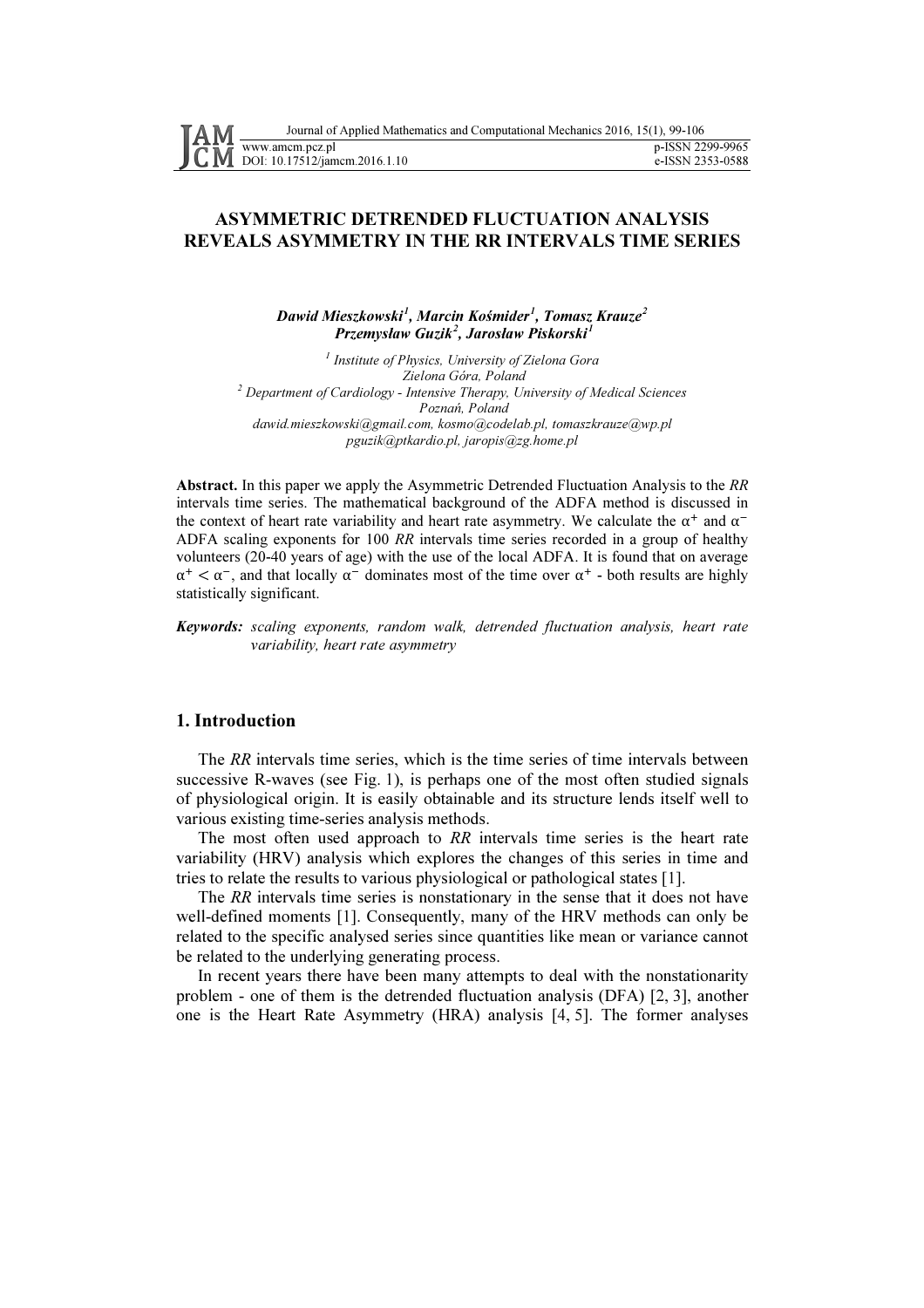the correlational structure of the noise remaining after detrending the time series, the latter concentrates on the quantification and qualification of the systematic differences between heart rate accelerations and decelerations in the variance, structure and complexity spaces.



Fig. 1. Formation of the RR intervals time series as the sequence of time distances between consecutive heart beats (distances between the consecutive R-waves)

A recent method of Asymmetric Detrended Fluctuation Analysis (ADFA) seems to be capable of summarizing both the correlational structure of the RR-intervals time series and the differences between accelerating and decelerating segments [6, 7].

The aim of this paper is to apply the ADFA technique to the  $RR$  intervals time series in order to see whether this asymmetric technique also reveals the asymmetry inherent in the heart rate.

### 2. Detrended fluctuation analysis

The method of detrended fluctuation analysis studies the random walk defined on the analysed time series. The basic idea is to calculate the variance of the random walk at a number of scales and study the relationship between the variance and scale. For example, for a random walk defined by a coin flip we have

$$
\sigma \sim N^{\frac{1}{2}},\tag{1}
$$

where N is the number of steps of length 1 in the random walk [8]. This is an example of a more general type of statistical property of a time series, namely

$$
\sigma \sim N^{\alpha},\tag{2}
$$

where  $\alpha$  is the universal critical exponent which is characteristic of a power law observed in scale-invariant systems [8].

The above analysis can be applied to a number of correlated or uncorrelated types of noise. The RR-intervals time series, however, is non-stationary as it contains trends. The detrended fluctuation analysis aims at defining a "random walk" on this time series by removing these trends and analysing the resulting noise. invariant systems [8].<br>alysis can be applied to a number of correlated or uncorrelate<br>he RR-intervals time series, however, is non-stationary as it co

This is achieved by defining the root mean square fluctuation of the random walk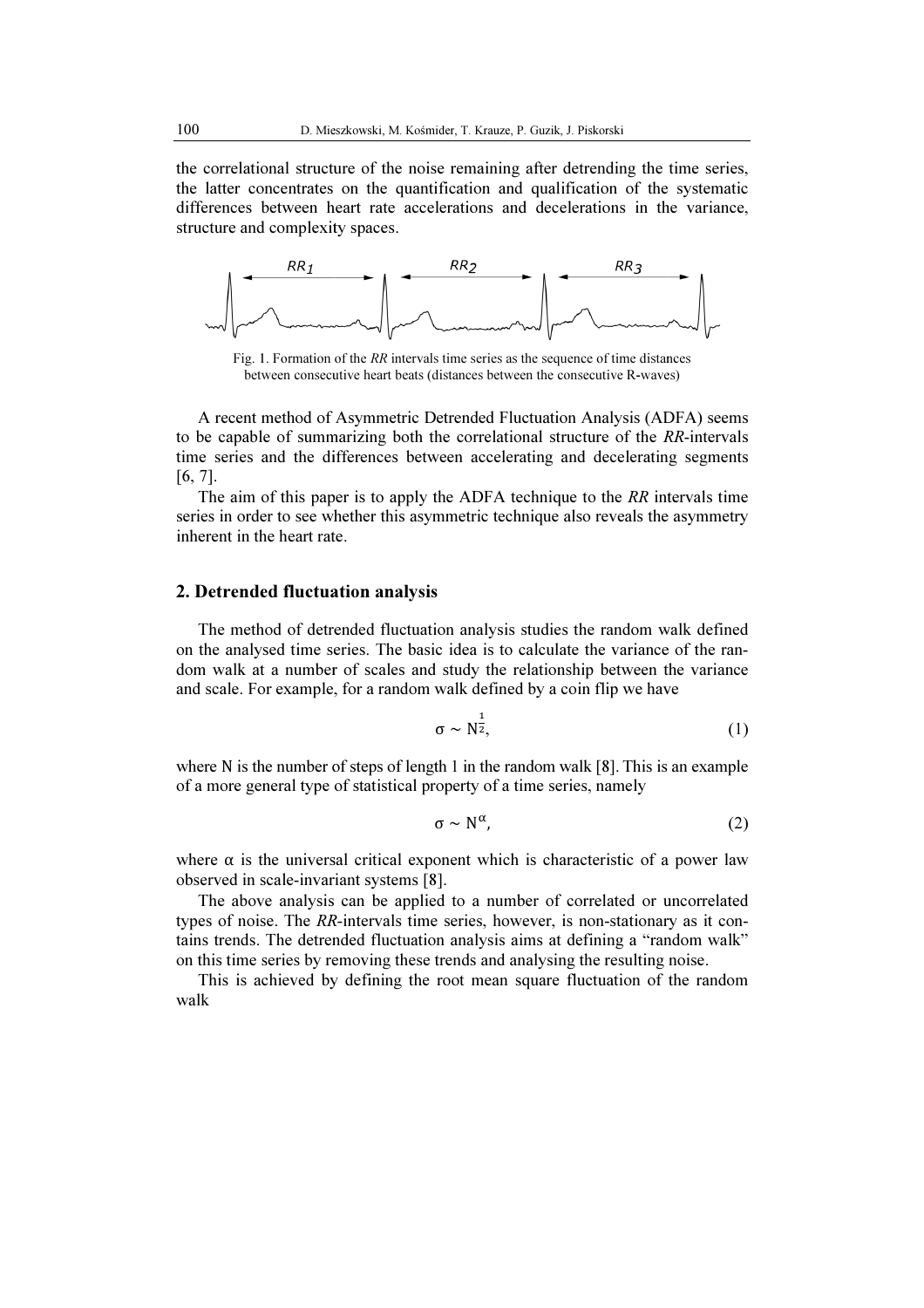$$
F(n) = \sqrt{\frac{1}{n} \sum_{k=1}^{N} \epsilon_{k'}^{2}}
$$
 (3)

where  $\epsilon_{\mathbf{k}}^2$  is defined as an integrated and detrended time series as follows.

First, let us define the original time series as

$$
\mathbf{RR} = \{RR_i\}_{i=1}^N,\tag{4}
$$

i.e. it is a time series of N consecutive  $RR$  intervals indexed by the number of the cardiac evolutions.

The mean of this time series is different from zero, so the random walk defined on it would contain drift, therefore, before integrating, the mean is subtracted

$$
y(k) = \sum_{i=1}^{k} (RR_i - \overline{RR}),
$$
 (5)

where  $\overline{RR}$  is the mean of the time series [2, 3].

This integrated time series is divided into segments of constant length n and in each segment a straight line is fitted

$$
y_n(k) = ak + b, \ k = 1 ... n,
$$
 (6)

and finally the fluctuation  $\epsilon_k$  used in equation (3) is defined as

$$
\epsilon_{\mathbf{k}} = \mathbf{y}(\mathbf{k}) - \mathbf{y}_{\mathbf{n}}(\mathbf{k}),\tag{7}
$$

i.e. the local trends are removed from the integrated time series [2, 3, 6, 7]. The a and b parameters may be fitted with any optimization technique like, for example, the least squares method.

 $F(n)$  defined in equation (3) is now calculated for all time scales available in the time series and the power law relationship between this fluctuation and box size is explored [2, 3]. If

$$
F(n) \sim n^{\alpha}, \tag{8}
$$

holds, we may conclude the existence of the power law and, consequently, the existence of long-range correlations in the time series [2, 3, 8].

It is worth noting that the number of scales necessary for  $F(n)$  calculation can be greatly reduced by using the approach suggested by Peng et al. in [9].

The value of the  $\alpha$  exponent, often called scaling exponent, is derived by fitting a straight line to the  $log_{10}F(n)$  on  $log_{10}(n)$  plot. This exponent is used to classify the analysed noise [2, 3]: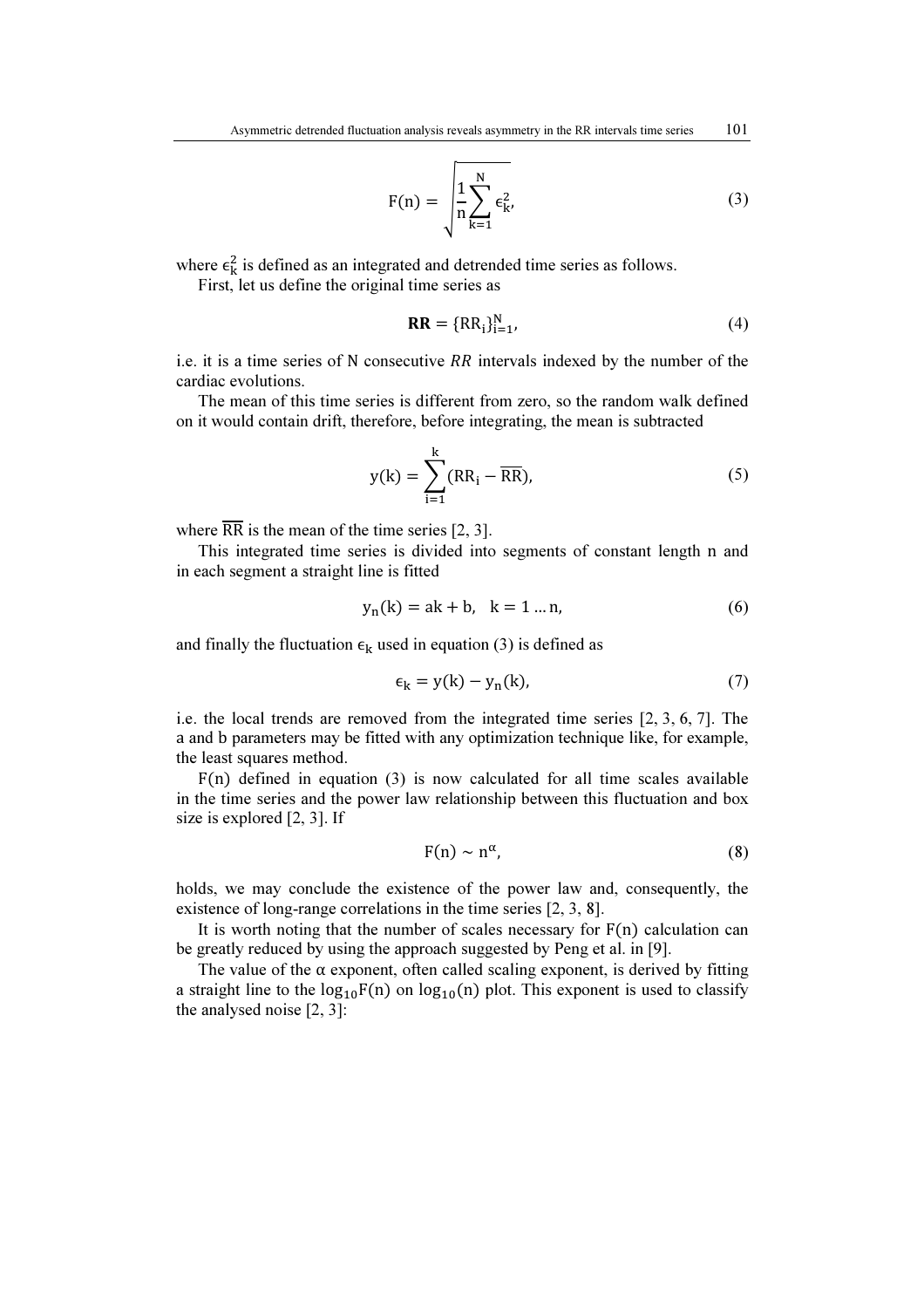- $0 < \alpha < 0.5$  negative long-range correlations,
- $\alpha = 0.5$  white noise with no correlations,
- $\bullet$  0.5 <  $\alpha$  < 0.1 positive long-range correlations,
- $\alpha = 1 1$  f noise, typical of many biological time series,
- $1 < \alpha < 1.5$  positive long-range correlations which do not follow the power law,
- $\alpha = 1.5$  red (Brownian) noise.

Figure 2 presents the DFA of one of the recordings used in this paper. It can be seen that the  $\alpha$  exponent is consistent with 1, so it can be concluded that there is 1/f noise in the analysed signal.



Fig. 2. Example DFA analysis of an RR-intervals time series from a 33 year-old male

### 3. Asymmetric detrended fluctuation analysis

In recent years there has been a lot of research on the asymmetric properties of the RR intervals time series  $[4, 5, 10]$ . The reason for this is the fact that the accelerations and decelerations of heart rate are well-defined physiological processes, even though the specific mechanisms that govern them are very complex. It has been demonstrated that parameters describing the asymmetric behaviour of the  $RR$  intervals time series have prognostic value in the sense that the prognosis of the patient, like for instance the probability of surviving the next two years after myocardial infarction, can be informed by analysing the asymmetric parameters [10]. ue in the sense that the prognosis<br>surviving the next two years after<br>sing the asymmetric parameters<br>DFA has been extended to the<br>d fluctuation analysis (ADFA)<br>doing so may be found in [6, 7].

At the same time, for different reasons, the DFA has been extended to the asymmetric case and the asymmetric detrended fluctuation analysis (ADFA) approach was created [6, 7]. The motivation for doing so may be found in [6, This modification consists of two steps. First, the time series are divided into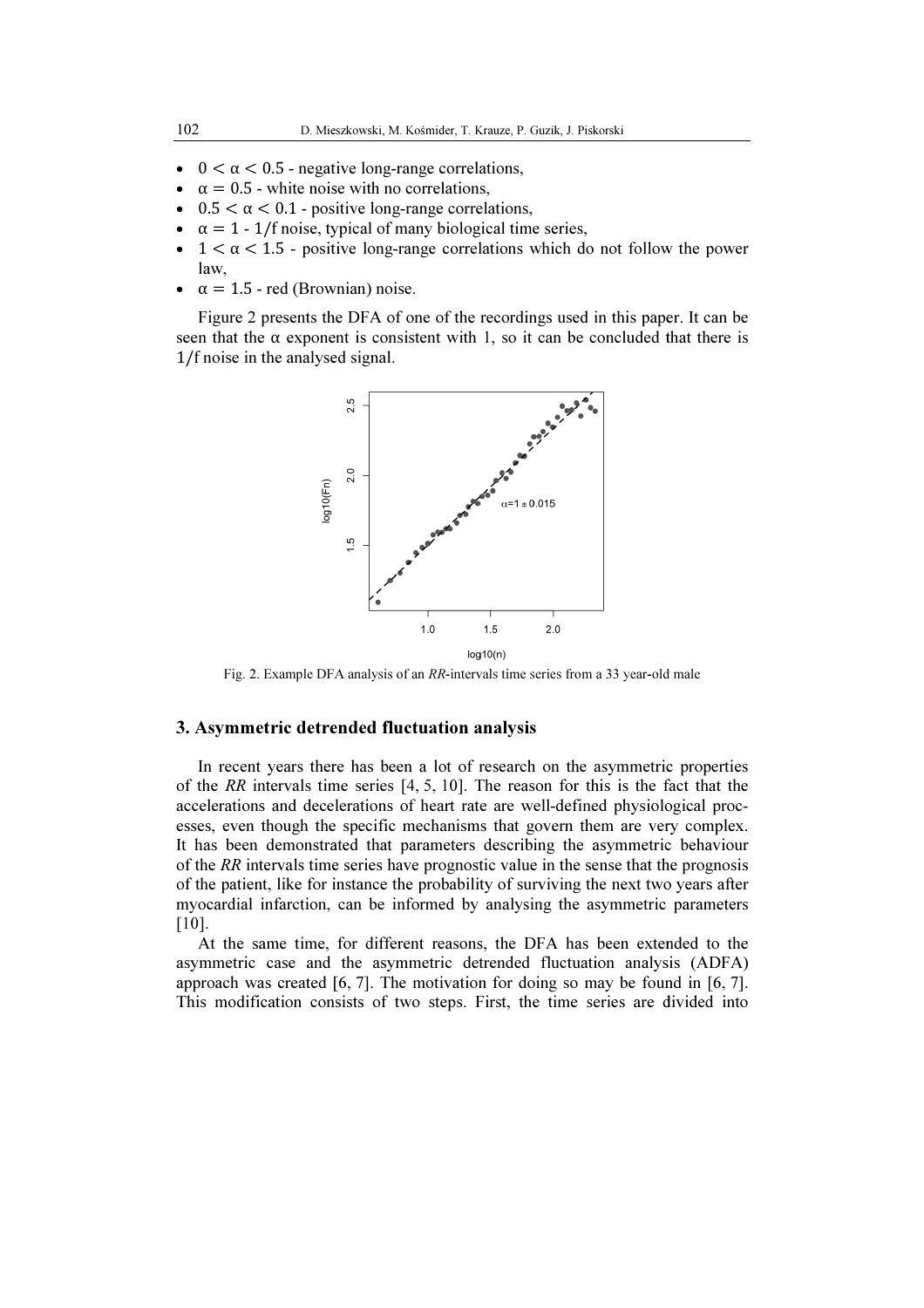segments with rising and falling trends (on the basis of the sign of the a statistic compare eq. (6)). Then fluctuations on raising and falling trends are defined separately as

$$
F^{+}(n) = \sqrt{\frac{1}{M_{n}^{+} \cdot n} \sum_{k=1}^{M_{n}^{+}} (y(k) - y_{n}(k))^{2}},
$$
\n(9)

for rising trends, and

$$
F^{-}(n) = \sqrt{\frac{1}{M_{n}^{-} \cdot n} \sum_{k=1}^{M_{n}^{-}} (y(k) - y_{n}(k))^{2}},
$$
\n(10)

for falling trends.  $M_n^{\pm}$  is the number of boxes of length n with rising/falling trend, respectively, [7].

Asymmetric scaling exponents are defined as

$$
F^{\pm}(n) \sim n^{\alpha^{\pm}}, \tag{11}
$$

provided that power law holds [6, 7]. Similarly to the standard DFA, the  $\alpha^{\pm}$  exponents are derived from the plots of  $log_{10}F^{\pm}(n)$  on  $log_{10}(n)$  [6, 7].

Another modification concerns the mode of calculating the asymmetric exponents. It is possible to calculate them for the entire recording with RR intervals, however, since the very long trends present in the RR intervals time series can be ascribed to activity or circadian rhythms, which are not part of the autonomic system modulation (they can influence it, though), it seems reasonable to concentrate on shorter scale trends. Another reason is the fact that the acceleration and deceleration runs, which form the basis of one of the more successful approaches to HRA, are observable on a short scale, the longest being the acceleration runs of length approximately 20 beats [5, 10].

A localized version of ADFA was developed in [7]. It boils down to calculating the  $\alpha^{\pm}$  exponents in sliding or jumping windows, in the original paper the length of this window was selected to be 100 samples long, and producing two derivative time series of  $\alpha^+$  and  $\alpha^-$ .

### 4. Materials and methods

The studied group consisted of 100 healthy volunteers, 45 women, age range 20-40 years. In each subject standard 30-minute, 12-lead ECG was recorded at 1600 Hz. The ECG curves were registered by the analog-digital converter (Porti 5, TMSI, The Netherlands) and saved to the hard disk. The post-processing was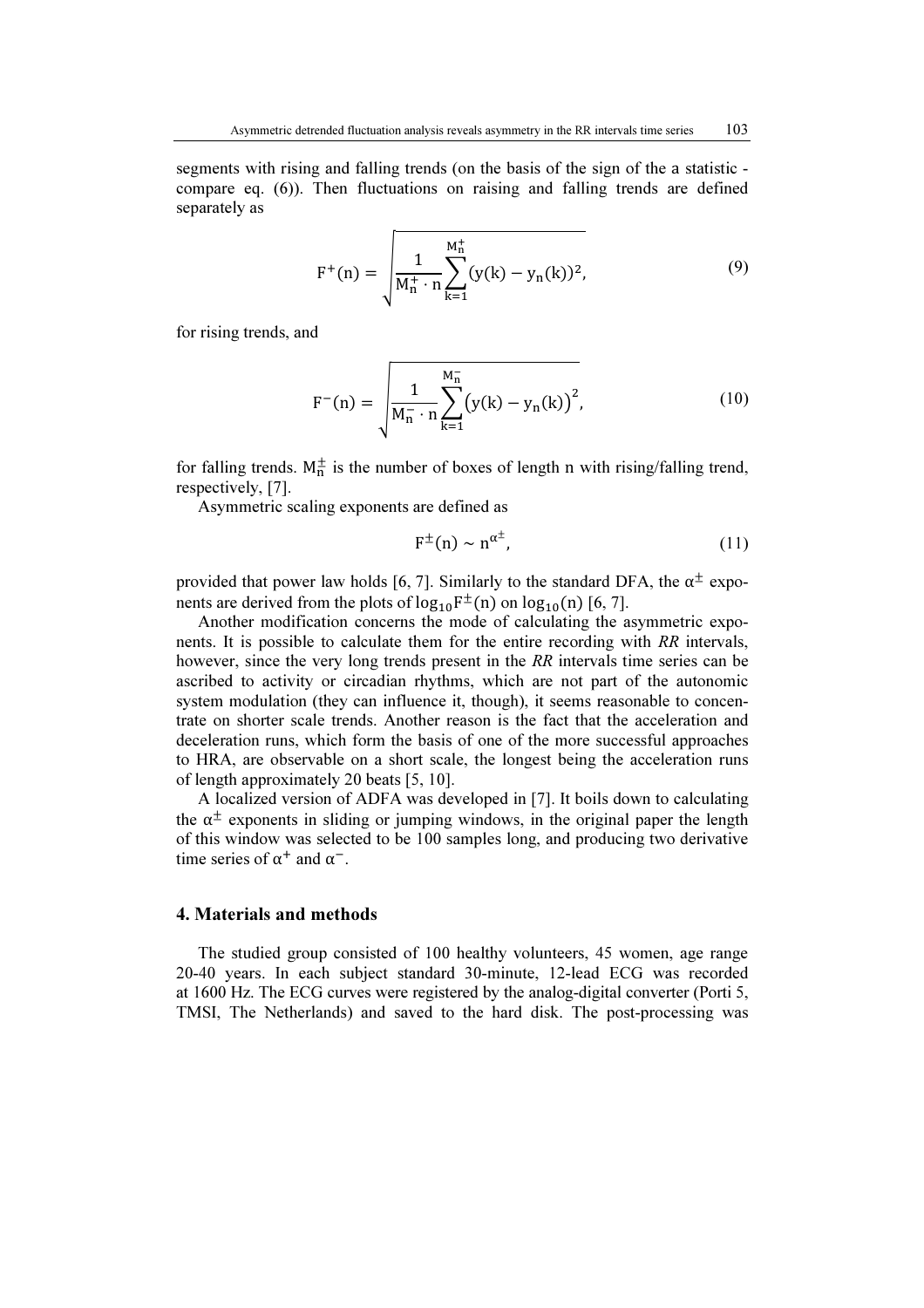carried out with the libRASCH/RASCHlab (v. 0.6.1, Raphael Schneider, Germany). The automatic classification into beats of sinus, ventricular, supraventricular and artifact was verified by an expert who edited the classification as the need arose. The RR intervals with annotations were exported to text files which were further The automatic classification into beats of sinus, ventricular, supraventricular and artifact was verified by an expert who edited the classification as the need arose. The *RR* intervals with annotations were exported to t ADFA (the git repository for this software with complete code can be found at https://github.com/kosmo76/adfa). The analysis used a 100 long sliding window.

The results were analysed with the use of the R statistical package and programming language. For each recording the average and standard deviation were calculated, and these results were used to calculate the mean and standard deviation weighted by the variances of each recording, according to

$$
\overline{\alpha^{\pm}} = \frac{\sum_{i=1}^{100} (\alpha_i^{\pm} \sigma_i^{-2})}{\sum_{i=1}^{100} \sigma_i^{-2}}; \quad \sigma_{\alpha^{\pm}}^2 = \frac{1}{\sum_{i=1}^{100} \sigma_i^{-2}}
$$
(12)

and these values were reported.

After checking for normality of the distribution of the  $\alpha^{\pm}$ , they were used for the paired *t*-test for equality of the means. The resulting  $\alpha^{\pm}$  time series were also analysed for the time during which  $\alpha^+ < \alpha^-$  and vice versa. Since for random data the times should be equal, the binomial test was used to establish whether any of the above inequalities clearly dominates.

#### 5. Results

The mean value of  $\alpha^+$  was 0.89 ±0.02, the mean value of  $\alpha^-$  was 0.98 ±0.02. The comparison with the paired *t*-test yields  $p \le 0.0001$ , which means that there is a highly statistically significant difference between  $\alpha^+$ , and  $\alpha^-$ , with  $\alpha^+ < \alpha^-$ . Both the distribution of the  $\alpha^{\pm}$  values and the paired *t*-test are illustrated in Figure 3.



Fig. 3. Comparison of the  $\alpha^+$  and  $\alpha^-$  scaling exponents. The left panel presents the boxplots of these exponents, the right panel demonstrates the paired t-test comparison. The lines connect  $\alpha^+$  and  $\alpha^-$  scaling exponents from the same recording - grey corresponds to  $\alpha^+ < \alpha^-$  and black to the reversed inequality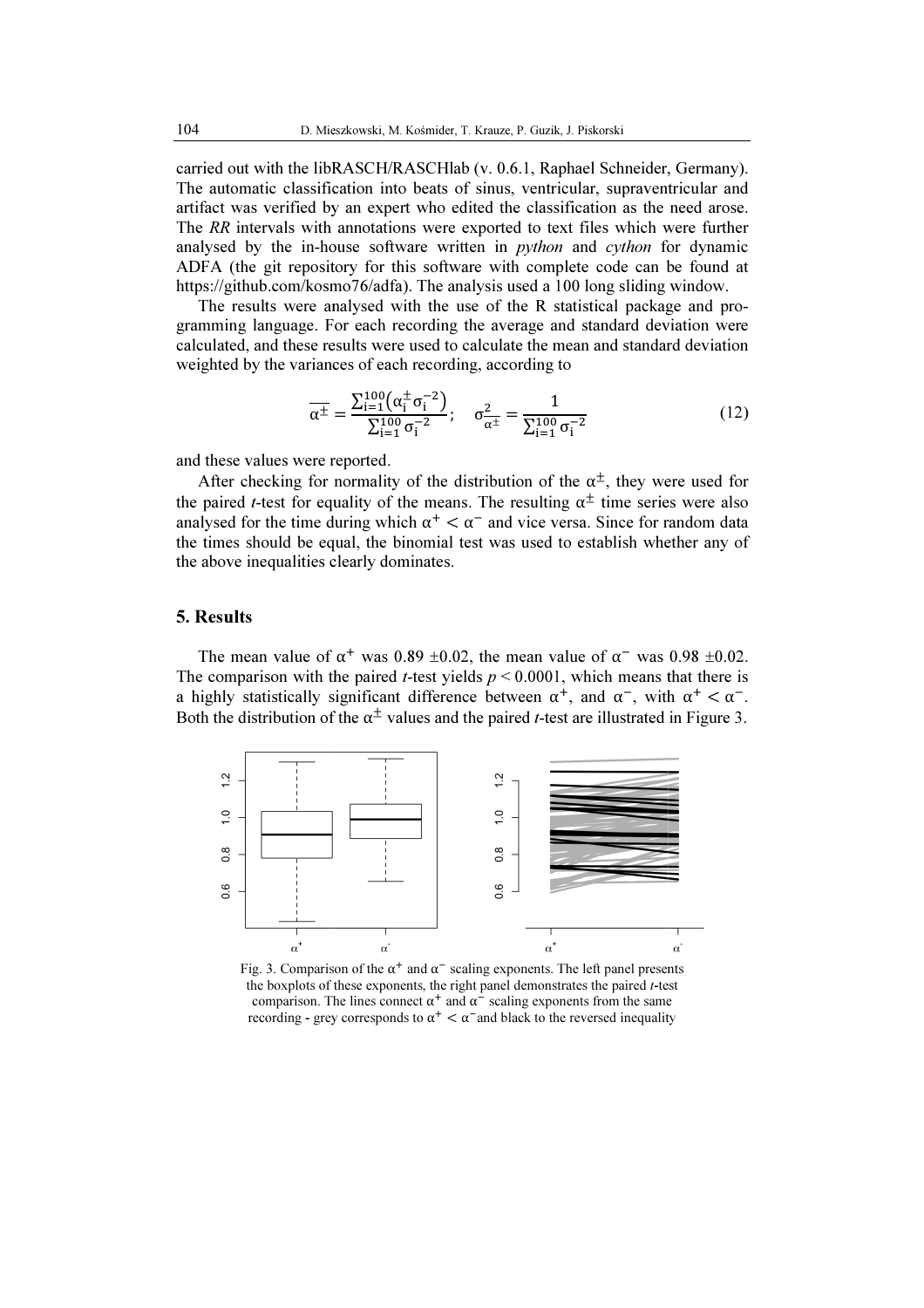Another way in which the asymmetry can be observed in ADFA is counting the time during which  $\alpha^+ < \alpha^-$ . Overall, of the 100 analysed recordings, in 82 we observed  $\alpha^+ < \alpha^-$ , in the remaining ones the inequality was reversed. It is interesting to note that this result is similar to the percentages obtained for variance-based asymmetry descriptors [4]. This result can be analysed with the use of the binomial test: if the time series was symmetric, there should be no differences between upward and downward trends, so the proportion should be 0.5 rather than the observed 0.8. The binomial test shows that the difference between the obtained result and the symmetric result is highly statistically significant with  $p < 0.0001$ . This analysis is illustrated in Figure 3 above.

### 6. Conclusions

In the present paper we have applied the ADFA technique to short, 30 30-minute long, stationary recordings. We have used the local version of ADFA which utilizes jumping, 100-beat window and calculates the scaling exponents  $\alpha^+$  and  $\alpha^-$  for each window, thus creating a derivative, multivariate time series.



Fig. 4. Example of the local value of the  $\alpha^+$  and  $\alpha^-$  scaling exponents in one recording. It is evident that most of the time there is  $\alpha^+ < \alpha^-$ 

The result obtained was that there is a clear and easily observable asymmetry in the correlational structure of the RR intervals time series. We observed that, averaged over all the local windows, there is  $\alpha^+ < \alpha^-$ , and this observation is highly statistically significant. Also, inequality of the same direction is observable in the time in which it is fulfilled: in 80% of the recordings, for the majority of time, there was  $\alpha^+ < \alpha^-$ . This result is also highly statistically significant.

HRA was first observed using the variance based descriptors and then expanded of time, there was  $\alpha^+ < \alpha^-$ . This result is also highly statistically significant.<br>HRA was first observed using the variance based descriptors and then expanded<br>upon with the use of the method of accelerations and decel The main mechanism in which HRA arises mathematically is the fact that decelerations seem to be more dynamic than accelerations in the sense that fewer steps are needed to decelerate by, say, 50 bpm (beats per minute), than to accelerate by the same amount [5, 10]. The original papers introducing ADFA aimed at describ